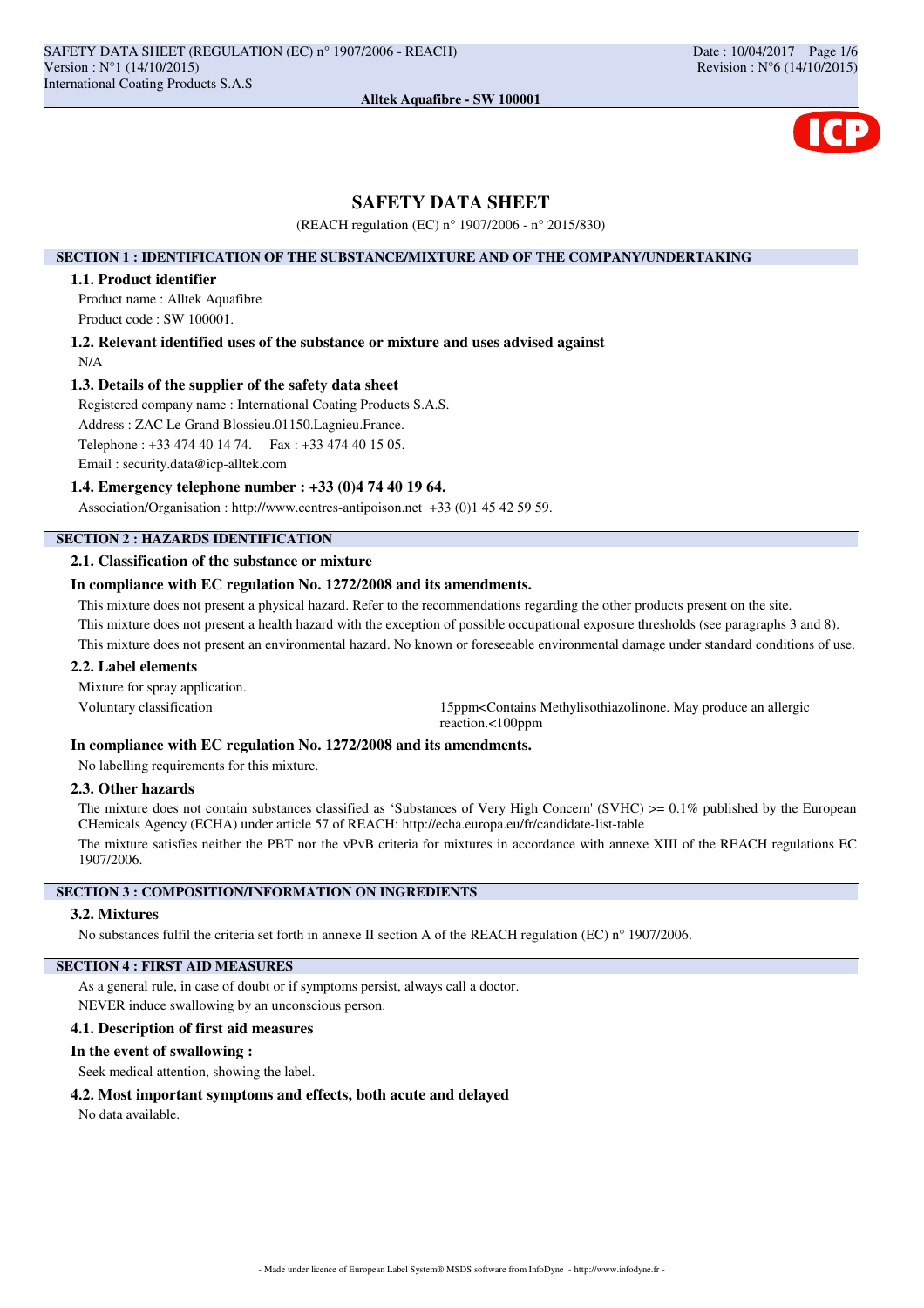# **4.3. Indication of any immediate medical attention and special treatment needed**

No data available.

# **SECTION 5 : FIREFIGHTING MEASURES**

Non-flammable.

### **5.1. Extinguishing media**

# **Suitable methods of extinction**

In the event of a fire, use :

- water

### **5.2. Special hazards arising from the substance or mixture**

A fire will often produce a thick black smoke. Exposure to decomposition products may be hazardous to health.

Do not breathe in smoke.

In the event of a fire, the following may be formed :

- carbon monoxide (CO)

- carbon dioxide (CO2)

## **5.3. Advice for firefighters**

No data available.

# **SECTION 6 : ACCIDENTAL RELEASE MEASURES**

## **6.1. Personal precautions, protective equipment and emergency procedures**

Consult the safety measures listed under headings 7 and 8.

### **For first aid worker**

First aid workers will be equipped with suitable personal protective equipment (See section 8).

#### **6.2. Environmental precautions**

Prevent any material from entering drains or waterways.

## **6.3. Methods and material for containment and cleaning up**

Clean preferably with a detergent, do not use solvents.

# **6.4. Reference to other sections**

No data available.

# **SECTION 7 : HANDLING AND STORAGE**

Requirements relating to storage premises apply to all facilities where the mixture is handled.

# **7.1. Precautions for safe handling**

Always wash hands after handling.

#### **Fire prevention :**

Prevent access by unauthorised personnel.

### **Recommended equipment and procedures :**

For personal protection, see section 8.

Observe precautions stated on label and also industrial safety regulations.

#### **Prohibited equipment and procedures :**

No smoking, eating or drinking in areas where the mixture is used.

## **7.2. Conditions for safe storage, including any incompatibilities**

No data available.

#### **Storage**

Keep out of reach of children.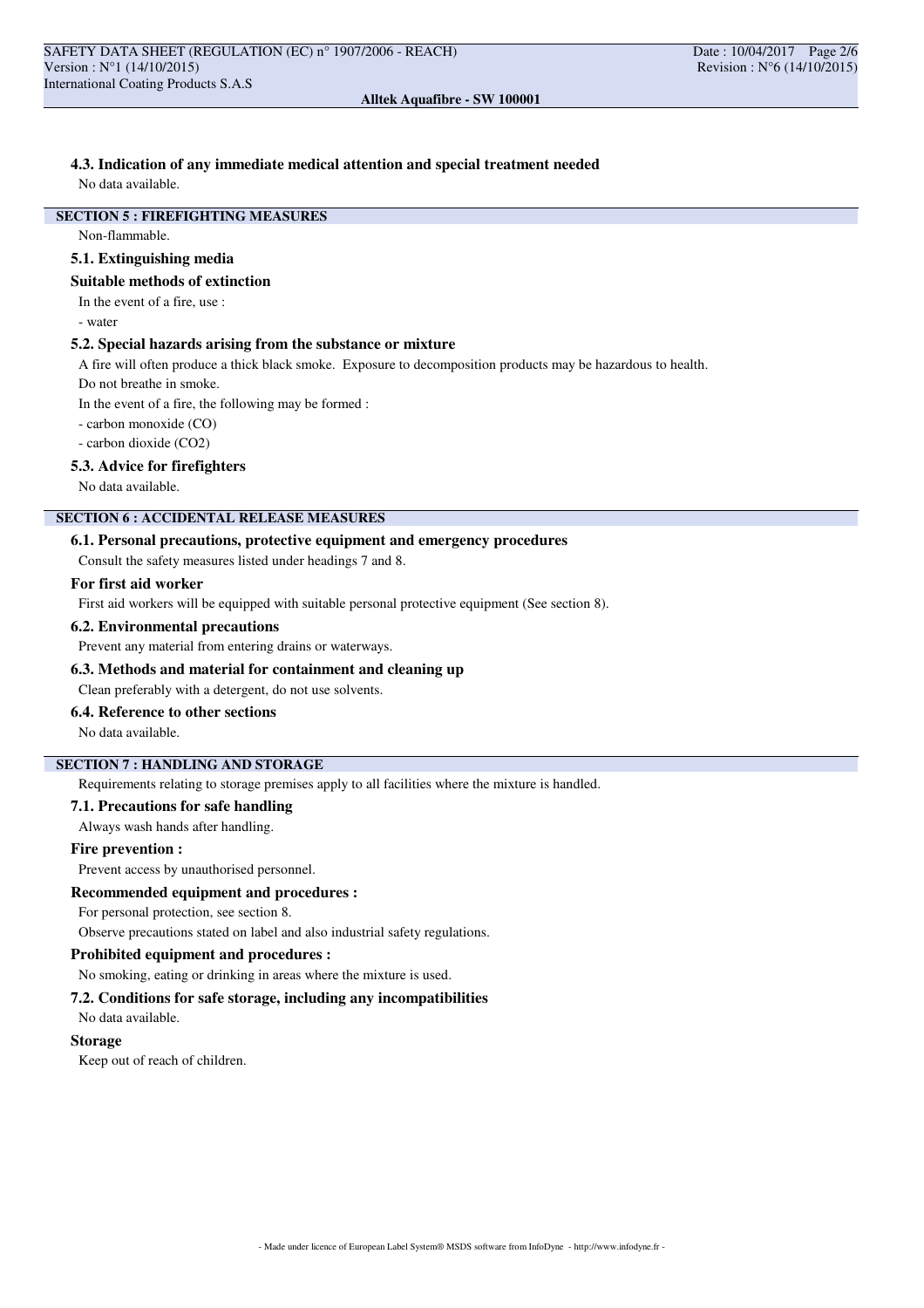# **Packaging**

Always keep in packaging made of an identical material to the original.

Recommended types of packaging :

- Buckets

Suitable packaging materials :

- Plastic

Unsuitable packaging materials :

- Metal

# **7.3. Specific end use(s)**

No data available.

# **SECTION 8 : EXPOSURE CONTROLS/PERSONAL PROTECTION**

## **8.1. Control parameters**

No data available.

# **8.2. Exposure controls**

# **Personal protection measures, such as personal protective equipment**

Pictogram(s) indicating the obligation of wearing personal protective equipment (PPE) :



Use personal protective equipment that is clean and has been properly maintained.

Store personal protective equipment in a clean place, away from the work area.

Never eat, drink or smoke during use. Remove and wash contaminated clothing before re-using. Ensure that there is adequate ventilation, especially in confined areas.

# **- Eye / face protection**

Avoid contact with eyes.

Use eye protectors designed to protect against liquid splashes

Before handling, wear safety goggles in accordance with standard EN166.

## **- Hand protection**

Wear suitable protective gloves in the event of prolonged or repeated skin contact.

Type of gloves recommended :

- Natural latex
- Nitrile rubber (butadiene-acrylonitrile copolymer rubber (NBR))
- PVC (polyvinyl chloride)
- Butyl Rubber (Isobutylene-isoprene copolymer)

# **- Body protection**

Work clothing worn by personnel shall be laundered regularly. After contact with the product, all parts of the body that have been soiled must be washed.

# **SECTION 9 : PHYSICAL AND CHEMICAL PROPERTIES**

# **9.1. Information on basic physical and chemical properties**

| <b>General information :</b>                           |             |
|--------------------------------------------------------|-------------|
| Physical state:                                        | Paste.      |
| Color:                                                 | beige       |
| Odour:                                                 | none        |
| Important health, safety and environmental information |             |
| $pH$ :                                                 | Not stated. |

Slightly basic.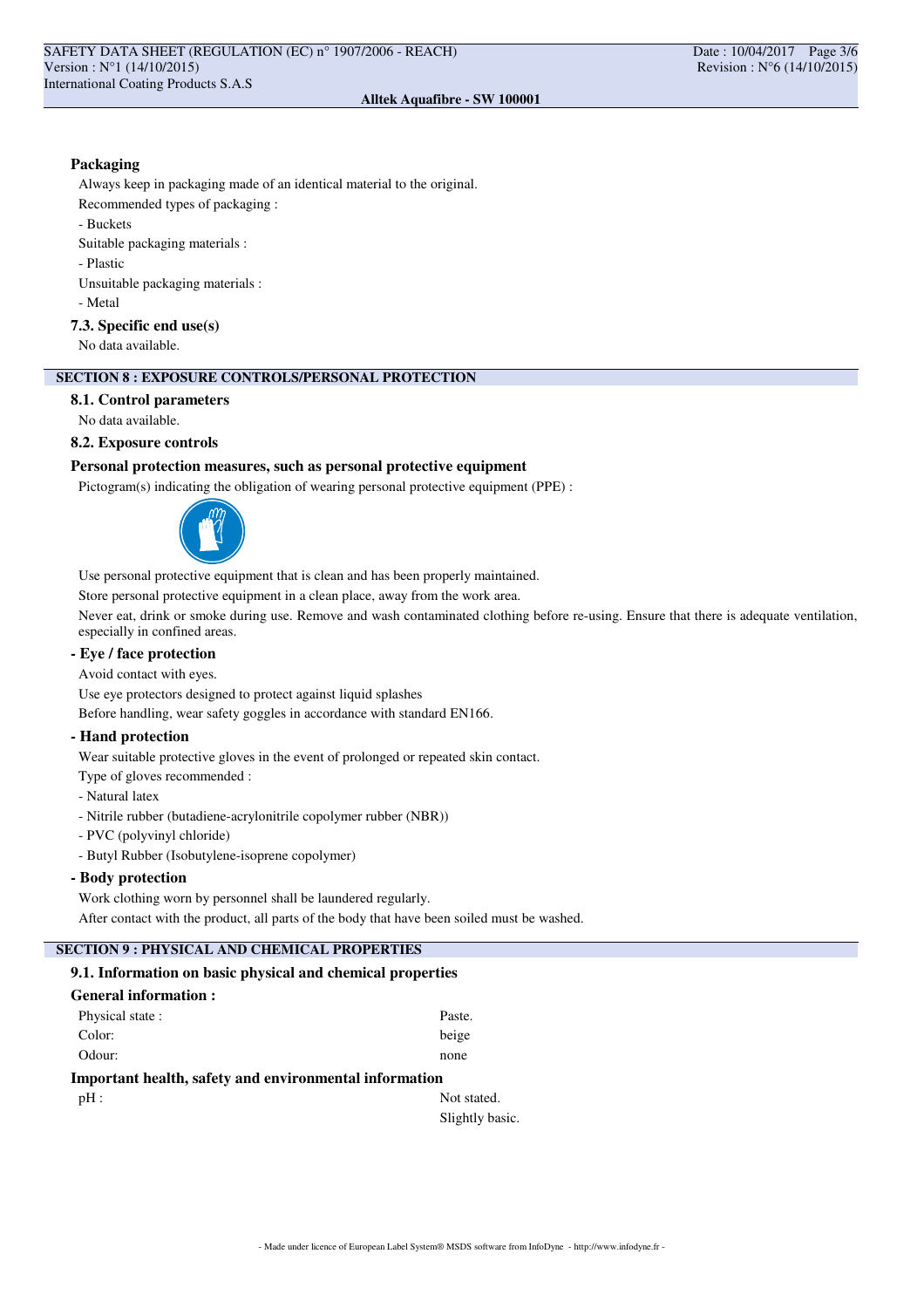| Boiling point/boiling range:              | Not relevant. |
|-------------------------------------------|---------------|
| Flash point interval :                    | Not relevant. |
| Vapour pressure $(50^{\circ}$ C) :        | Not relevant. |
| Density:                                  | $1.7 + -0.1$  |
| Water solubility:                         | Dilutable.    |
| Melting point/melting range:              | Not relevant. |
| Self-ignition temperature :               | Not relevant. |
| Decomposition point/decomposition range : | Not relevant. |

#### **9.2. Other information**

No data available.

## **SECTION 10 : STABILITY AND REACTIVITY**

#### **10.1. Reactivity**

No data available.

#### **10.2. Chemical stability**

This mixture is stable under the recommended handling and storage conditions in section 7.

### **10.3. Possibility of hazardous reactions**

No data available.

# **10.4. Conditions to avoid**

- Avoid :
- frost
- heat

# **10.5. Incompatible materials**

## **10.6. Hazardous decomposition products**

The thermal decomposition may release/form :

- carbon monoxide (CO)
- carbon dioxide (CO2)

# **SECTION 11 : TOXICOLOGICAL INFORMATION**

#### **11.1. Information on toxicological effects**

No data available.

# **11.1.1. Substances**

No toxicological data available for the substances.

### **11.1.2. Mixture**

No toxicological data available for the mixture.

## **SECTION 12 : ECOLOGICAL INFORMATION**

#### **12.1. Toxicity**

## **12.1.2. Mixtures**

No aquatic toxicity data available for the mixture.

## **12.2. Persistence and degradability**

No data available.

#### **12.3. Bioaccumulative potential**

No data available.

#### **12.4. Mobility in soil**

No data available.

## **12.5. Results of PBT and vPvB assessment**

No data available.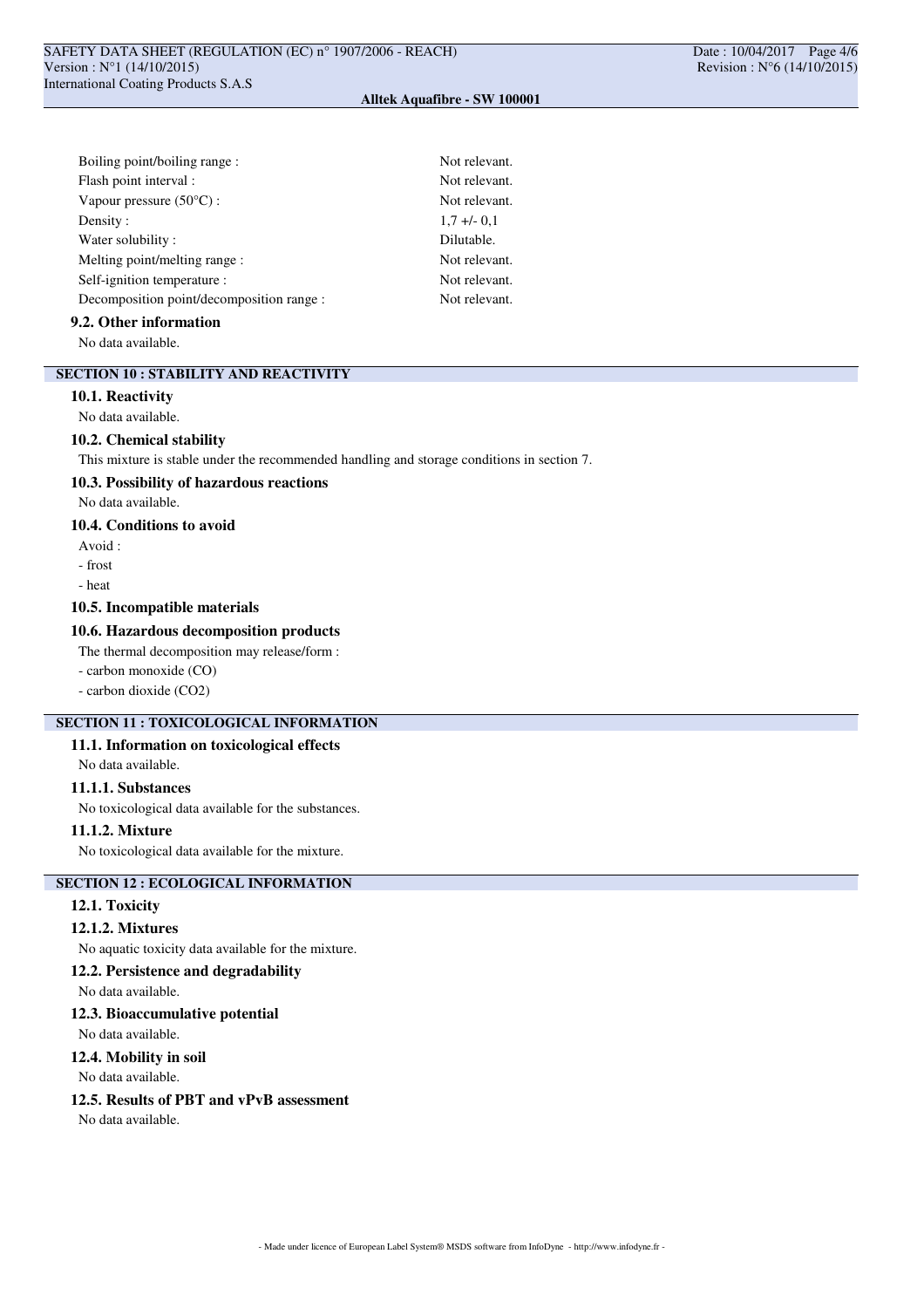# **12.6. Other adverse effects**

No data available.

# **SECTION 13 : DISPOSAL CONSIDERATIONS**

Proper waste management of the mixture and/or its container must be determined in accordance with Directive 2008/98/EC.

#### **13.1. Waste treatment methods**

Do not pour into drains or waterways.

#### **Waste :**

Waste management is carried out without endangering human health, without harming the environment and, in particular without risk to water, air, soil, plants or animals.

Recycle or dispose of waste in compliance with current legislation, preferably via a certified collector or company.

Do not contaminate the ground or water with waste, do not dispose of waste into the environment.

#### **Soiled packaging :**

Empty container completely. Keep label(s) on container.

Give to a certified disposal contractor.

# **SECTION 14 : TRANSPORT INFORMATION**

Exempt from transport classification and labelling.

Transport product in compliance with provisions of the ADR for road, RID for rail, IMDG for sea and ICAO/IATA for air transport (ADR 2015 - IMDG 2014 - ICAO/IATA 2015).

# **SECTION 15 : REGULATORY INFORMATION**

### **15.1. Safety, health and environmental regulations/legislation specific for the substance or mixture**

#### **- Classification and labelling information included in section 2:**

The following regulations have been used:

- EU Regulation No. 1272/2008 amended by EU Regulation No. 487/2013.
- EU Regulation No. 1272/2008 amended by EU Regulation No. 758/2013.
- EU Regulation No. 1272/2008 amended by EU Regulation No. 944/2013.
- EU Regulation No. 1272/2008 amended by EU Regulation No. 605/2014.
- EU Regulation No. 1272/2008 amended by EU Regulation No. 1297/2014.

## **- Container information:**

No data available.

## **- Labelling for VOCs present in varnishes, paints and in vehicle refinishing products (2004/42/EC) :**

The permitted European level of VOC in this ready-to-use product is limited to  $\langle 1 \text{ g/l.} \rangle$ 

The permitted European levels of VOC in the ready-to-use product (category IIAl) are 300 g/l maximum in 2007 and 200 g/l maximum in 2010.

### **- Particular provisions :**

No data available.

### **15.2. Chemical safety assessment**

No data available.

# **SECTION 16 : OTHER INFORMATION**

Since the user's working conditions are not known by us, the information supplied on this safety data sheet is based on our current level of knowledge and on national and community regulations.

The mixture must not be used for other uses than those specified in section 1 without having first obtained written handling instructions. It is at all times the responsibility of the user to take all necessary measures to comply with legal requirements and local regulations.

The information in this safety data sheet must be regarded as a description of the safety requirements relating to the mixture and not as a guarantee of the properties thereof.